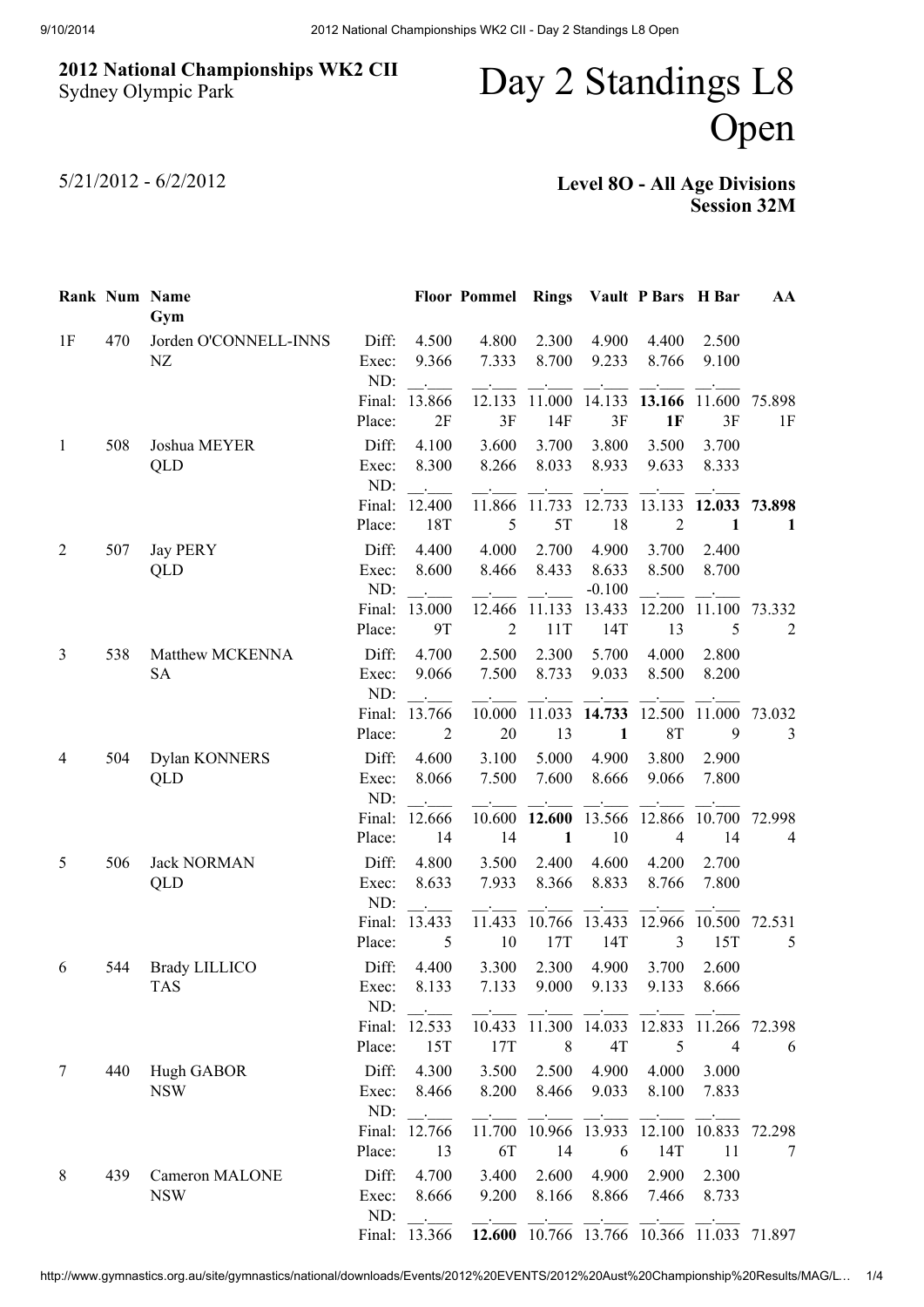| 9/10/2014 |     |                      | 2012 National Championships WK2 CII - Day 2 Standings L8 Open |                |              |              |                          |               |              |              |
|-----------|-----|----------------------|---------------------------------------------------------------|----------------|--------------|--------------|--------------------------|---------------|--------------|--------------|
|           |     |                      | Place:                                                        | 6T             | $\mathbf{1}$ | 17T          | 8                        | 29            | 7T           | 8            |
| 9         | 509 | Lucas BRANKOVICH     | Diff:                                                         | 4.200          | 3.700        | 4.300        | 4.900                    | 3.800         | 3.200        |              |
|           |     | QLD                  | Exec:                                                         | 7.966          | 8.433        | 7.566        | 9.266                    | 6.933         | 7.066        |              |
|           |     |                      | ND:                                                           |                |              |              |                          |               |              |              |
|           |     |                      | Final:                                                        | 12.166         | 12.133       | 11.866       | 14.166                   | 10.733        | 10.266       | 71.330       |
|           |     |                      | Place:                                                        | 21             | 3T           | 3            | $\overline{2}$           | 27            | 19           | 9            |
| 10        | 444 | Zachariah SALAMEH    | Diff:                                                         | 4.900          | 3.100        | 3.800        | 4.600                    | 4.000         | 2.800        |              |
|           |     | <b>NSW</b>           | Exec:                                                         | 9.100          | 8.166        | 7.700        | 8.933                    | 8.733         | 5.400        |              |
|           |     |                      | ND:                                                           |                |              |              |                          |               |              |              |
|           |     |                      | Final:                                                        | 14.000         | 11.266       | 11.500       | 13.533                   | 12.733        | 8.200        | 71.232       |
|           |     |                      | Place:                                                        | 1              | 11           | $\tau$       | 11                       | 7             | 28           | 10           |
| 11F       | 468 | Hamish MAIN          | Diff:                                                         | 4.300          | 3.500        | 2.400        | 4.900                    | 3.500         | 1.600        |              |
|           |     | NZ                   | Exec:                                                         | 8.866          | 8.300        | 7.033        | 8.933                    | 8.800         | 9.033        |              |
|           |     |                      | ND:                                                           |                |              |              |                          |               |              |              |
|           |     |                      | Final:                                                        | 13.166         | 11.800       | 9.433        | 13.833                   | 12.300        | 10.633       | 71.165       |
|           |     |                      | Place:                                                        | <b>8F</b>      | 6F           | 24F          | 7F                       | 13F           | 15F          | 11F          |
| 11        | 881 | Stephen MOULDS       | Diff:                                                         | 3.600          | 2.400        | 2.100        | 4.900                    | 3.300         | 2.700        |              |
|           |     | <b>SA</b>            | Exec:<br>ND:                                                  | 9.566          | 6.433        | 9.166        | 9.133                    | 9.200         | 8.366        |              |
|           |     |                      | Final:                                                        | 13.166         | 8.833        | 11.266       | 14.033                   | 12.500        | 11.066       | 70.864       |
|           |     |                      | Place:                                                        | <b>8T</b>      | 25           | 9            | 4T                       | 8T            | 6            | 11           |
| 12        | 505 | Hayden GREENOUGH     | Diff:                                                         | 4.800          | 3.300        | 4.300        | 4.900                    | 4.400         | 3.400        |              |
|           |     | QLD                  | Exec:                                                         | 8.566          | 7.166        | 6.300        | 8.400                    | 8.766         | 6.433        |              |
|           |     |                      | ND:                                                           |                |              |              |                          |               |              |              |
|           |     |                      | Final:                                                        | 13.366         | 10.466       | 10.600       | 13.300                   | 13.166        | 9.833        | 70.731       |
|           |     |                      | Place:                                                        | 6T             | 16           | 20           | 16                       | 1T            | 22           | 12           |
| 13        | 573 | <b>Bryce HAESLER</b> | Diff:                                                         | 4.400          | 3.100        | 2.200        | 3.000                    | 3.500         | 2.200        |              |
|           |     | <b>VIC</b>           | Exec:                                                         | 9.100          | 8.600        | 8.900        | 8.766                    | 8.566         | 8.300        |              |
|           |     |                      | ND:                                                           |                |              |              |                          |               |              |              |
|           |     |                      | Final:                                                        | 13.500         | 11.700       | 11.100       | 11.766                   | 12.066        | 10.500       | 70.632       |
|           |     |                      | Place:                                                        | $\overline{4}$ | 6T           | 12           | 27                       | 16            | 15T          | 13           |
| 14F       | 471 | Kayleb ELLIS         | Diff:                                                         | 4.700          | 3.700        | 2.400        | 4.900                    | 3.600         | 2.800        |              |
|           |     | NZ                   | Exec:                                                         | 8.466          | 7.933        | 6.866        | 8.866                    | 7.533         | 8.366        |              |
|           |     |                      | ND:                                                           | $-0.300$       |              |              | $-0.100$                 |               |              |              |
|           |     |                      | Final:                                                        | 12.866         | 11.633       | 9.266<br>26F | 13.666                   | 11.133<br>27F | 11.166<br>5F | 69.730       |
|           |     |                      | Place:                                                        | 11F            | 9F           |              | 10F                      |               |              | 14F          |
| 14        | 443 | Michael TAYLOR       | Diff:                                                         | 5.000          | 3.200        | 4.400        | 4.900                    | 3.400         | 3.000        |              |
|           |     | <b>NSW</b>           | Exec:<br>ND:                                                  | 8.000          | 6.400        | 6.466        | 8.700<br>$-0.100$        | 8.066         | 7.966        |              |
|           |     |                      | Final:                                                        | 13.000         | 9.600        | 10.866       | 13.500                   | 11.466        | 10.966       | 69.398       |
|           |     |                      | Place:                                                        | 9T             | 21           | 15T          | 12T                      | 23            | 10           | 14           |
| 15        | 502 | Benjamin WILSON      | Diff:                                                         | 3.500          | 3.300        | 2.600        | 4.000                    | 3.200         | 2.500        |              |
|           |     | QLD                  | Exec:                                                         | 9.033          | 8.333        | 6.600        | 9.100                    | 8.833         | 8.266        |              |
|           |     |                      | ND:                                                           |                |              |              |                          |               |              |              |
|           |     |                      | Final:                                                        | 12.533         | 11.633       | 9.200        | 13.100                   | 12.033        | 10.766       | 69.265       |
|           |     |                      | Place:                                                        | 15T            | 9T           | 26           | 17                       | 17            | 13           | 15           |
| 16        | 503 | Christopher SUBASIC  | Diff:                                                         | 3.800          | 3.300        | 2.600        | 3.800                    | 3.700         | 2.700        |              |
|           |     | QLD                  | Exec:                                                         | 9.033          | 7.133        | 8.266        | 8.833                    | 7.900         | 8.100        |              |
|           |     |                      | ND:                                                           |                |              |              |                          |               |              |              |
|           |     |                      | Final:                                                        | 12.833         | 10.433       | 10.866       | 12.633                   | 11.600        | 10.800       | 69.165       |
|           |     |                      | Place:                                                        | 11T            | 17T          | 15T          | 19                       | 21            | 12           | 16           |
| 17        | 441 | <b>Jim WHELAN</b>    | Diff:                                                         | 4.100          | 3.100        | 2.800        | 4.900                    | 3.300         | 2.600        |              |
|           |     | <b>NSW</b>           | Exec:                                                         | 8.733          | 6.366        | 8.400        | 9.200                    | 8.566         | 6.633        |              |
|           |     |                      | ND:                                                           |                |              |              |                          |               |              |              |
|           |     |                      | Final:<br>Place:                                              | 12.833<br>11T  | 9.466<br>22  | 11.200<br>10 | 14.100<br>$\mathfrak{Z}$ | 11.866<br>19  | 9.233<br>25  | 68.698<br>17 |
|           |     |                      |                                                               |                |              |              |                          |               |              |              |
| 18        | 613 | Mitchell FAIRMAN     | Diff:                                                         | 3.900          | 3.300        | 4.100        | 3.800                    | 3.500         | 3.100        |              |
|           |     | WA                   | Exec:                                                         | 7.966          | 7.233        | 7.800        | 8.500                    | 8.866         | 6.600        |              |

http://www.gymnastics.org.au/site/gymnastics/national/downloads/Events/2012%20EVENTS/2012%20Aust%20Championship%20Results/MAG/L… 2/4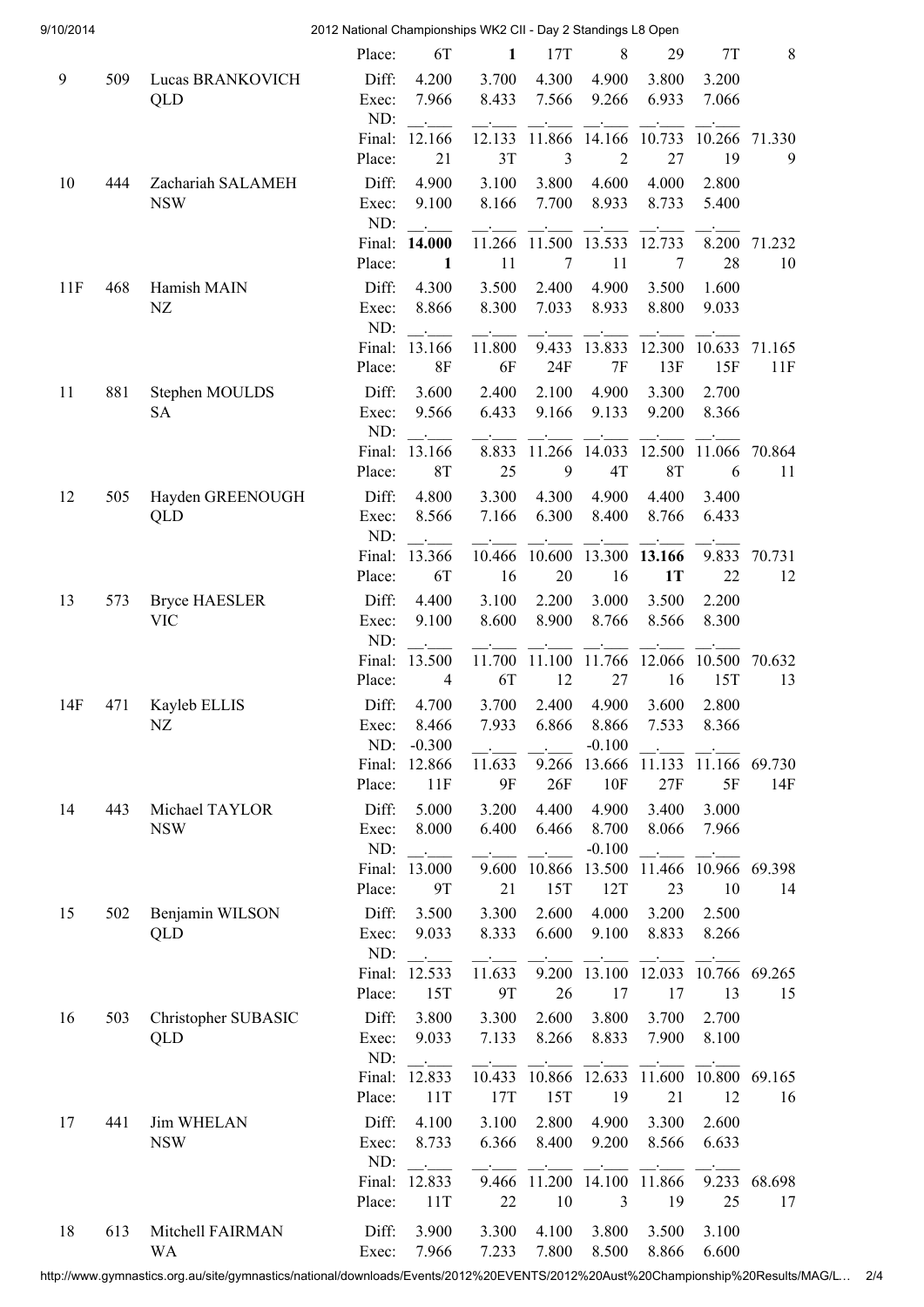9/10/2014 2012 National Championships WK2 CII - Day 2 Standings L8 Open

|     |     |                                    | ND:              |                      |                |                          |                                        |                |                |              |
|-----|-----|------------------------------------|------------------|----------------------|----------------|--------------------------|----------------------------------------|----------------|----------------|--------------|
|     |     |                                    | Final:<br>Place: | 11.866<br>25T        | 10.533<br>15   | 11.900<br>$\overline{2}$ | 12.300<br>23                           | 12.366<br>11T  | 9.700<br>23    | 68.665<br>18 |
| 19  | 412 | <b>Ben READING-THOMPSON</b>        | Diff:            | 3.900                | 3.500          | 2.300                    | 4.900                                  | 2.800          | 2.100          |              |
|     |     | <b>ACT</b>                         | Exec:<br>ND:     | 8.566                | 6.833          | 7.133                    | 8.600                                  | 8.400          | 8.200          |              |
|     |     |                                    | Final:           | 12.466               | 10.333         | 9.433                    | 13.500                                 | 11.200         | 10.300         | 67.232       |
|     |     |                                    | Place:           | 17                   | 19             | 24T                      | 12T                                    | 26             | 17T            | 19           |
| 20  | 614 | <b>Steven HAMILTON</b>             | Diff:            | 3.700                | 3.200          | 2.400                    | 3.800                                  | 3.600          | 2.700          |              |
|     |     | <b>WA</b>                          | Exec:<br>ND:     | 8.166                | 4.700          | 7.966                    | 8.733                                  | 8.500          | 7.500          |              |
|     |     |                                    | Final:           | 11.866               | 7.900          | 10.366                   | 12.533                                 | 12.100         | 10.200         | 64.965       |
|     |     |                                    | Place:           | 25T                  | 27             | 21                       | 20                                     | 14T            | 20T            | 20           |
| 21  | 611 | Daniel KURAL                       | Diff:            | 3.400                | 3.400          | 3.200                    | 3.000                                  | 4.100          | 2.300          |              |
|     |     | <b>WA</b>                          | Exec:            | 8.833                | 7.233          | 7.433                    | 7.533                                  | 8.300          | 5.933          |              |
|     |     |                                    | ND:<br>Final:    | 12.233               | 10.633         | 10.633                   | 10.533                                 | 12.400         |                | 8.233 64.665 |
|     |     |                                    | Place:           | 20                   | 13             | 19                       | 28                                     | 10             | 27             | 21           |
| 22  | 442 | <b>Joel BROWN</b>                  | Diff:            | 4.800                | 3.100          | 2.000                    | 3.000                                  | 2.600          | 2.200          |              |
|     |     | <b>NSW</b>                         | Exec:            | 7.266                | 8.600          | 7.766                    | 8.933                                  | 8.633          | 7.166          |              |
|     |     |                                    | ND:              |                      |                | $-1.500$                 |                                        |                |                |              |
|     |     |                                    | Final:           | 12.066               | 11.700         | 8.266                    | 11.933                                 | 11.233         | 9.366          | 64.564       |
|     |     |                                    | Place:           | 22T                  | 6T             | 29                       | 26                                     | 25             | 24             | 22           |
| 23  | 576 | <b>Todd SAUNDERS</b>               | Diff:            | 3.500                | 2.200          | 2.200                    | 3.800                                  | 3.300          | 3.000          |              |
|     |     | <b>VIC</b>                         | Exec:            | 8.033                | 5.166          | 7.933                    | 8.566                                  | 8.600          | 7.200          |              |
|     |     |                                    | ND:              |                      |                |                          |                                        |                |                |              |
|     |     |                                    | Final:           | 11.533               | 7.366          | 10.133                   | 12.366                                 | 11.900         | 10.200         | 63.498       |
|     |     |                                    | Place:           | 28                   | 28             | 22T                      | 22                                     | 18             | 20T            | 23           |
| 24  | 411 | Adam FALZARANO                     | Diff:            | 3.700                | 3.400          | 2.200                    | 3.000                                  | 2.000          | 1.900          |              |
|     |     | ACT                                | Exec:            | 8.700                | 7.833          | 7.866                    | 9.133                                  | 7.200          | 6.800          |              |
|     |     |                                    | ND:              |                      |                | $-1.500$                 |                                        |                |                |              |
|     |     |                                    | Final:<br>Place: | 12.400<br>18T        | 11.233<br>12   | 8.566<br>27              | 12.133<br>25                           | 9.200<br>30    | 8.700<br>26    | 62.232<br>24 |
|     |     |                                    |                  |                      |                |                          |                                        |                |                |              |
| 25  | 574 | Callan O'CONNOR<br><b>VIC</b>      | Exec:            | Diff: 3.500<br>8.400 | 5.933          | 6.966                    | 3.200 2.400 3.800 2.900 0.400<br>8.666 | 7.766          | 8.900          |              |
|     |     |                                    | ND:              |                      |                |                          |                                        |                | $-1.500$       |              |
|     |     |                                    | Final:           | 11.900               | 9.133          | 9.366                    | 12.466                                 | 10.666         | 7.800          | 61.331       |
|     |     |                                    | Place:           | 24                   | 24             | 25                       | 21                                     | 28             | 29             | 25           |
| 26  | 572 | Alexander RANKIN                   | Diff:            | 3.400                | 2.600          | 2.000                    | 3.000                                  | 2.800          | 1.900          |              |
|     |     | <b>VIC</b>                         | Exec:            | 7.800                | 4.266          | 8.133                    | 9.266                                  | 8.500          | 5.033          |              |
|     |     |                                    | ND:              |                      |                |                          |                                        |                |                |              |
|     |     |                                    | Final:           | 11.200               | 6.866          | 10.133                   | 12.266                                 | 11.300         | 6.933          | 58.698       |
|     |     |                                    | Place:           | 29                   | 29             | 22T                      | 24                                     | 24             | 30             | 26           |
| 27F | 469 | Hayden NG                          | Diff:            |                      | 2.500          | 2.200                    | 4.900                                  | 3.500          | 2.200          |              |
|     |     | $\rm{NZ}$                          | Exec:            |                      | 8.333          | 8.933                    | 7.600                                  | 9.000          | 8.700          |              |
|     |     |                                    | ND:              |                      |                |                          |                                        |                |                |              |
|     |     |                                    | Final:           | 30F                  | 10.833<br>13F  | 11.133<br>11F            | 12.500<br>21F                          | 12.500<br>8F   | 10.900         | 57.866       |
|     |     |                                    | Place:           |                      |                |                          |                                        |                | 11F            | 27F          |
| 27  | 537 | Brenton-Bj BIRD                    | Diff:            |                      | 3.400          | 3.700                    | 0.000                                  | 4.000          | 2.400          |              |
|     |     | <b>SA</b>                          | Exec:<br>ND:     |                      | 8.633          | 8.100                    | 0.000                                  | 8.366          | 8.900          |              |
|     |     |                                    | Final:           |                      | 12.033         | 11.800                   | 0.000                                  | 12.366         | 11.300         | 47.499       |
|     |     |                                    | Place:           | $30*$                | $\overline{4}$ | $\overline{4}$           | $29*$                                  | 11T            | 3              | 27           |
|     |     |                                    |                  |                      |                |                          |                                        |                |                |              |
| 28  | 416 | <b>Oliver TURNER</b><br><b>ACT</b> | Diff:<br>Exec:   | 4.900<br>8.700       | 2.600<br>5.800 | 0.000<br>0.000           |                                        | 4.300<br>8.500 | 2.900<br>8.133 |              |
|     |     |                                    | ND:              |                      |                |                          |                                        |                |                |              |
|     |     |                                    | Final:           | 13.600               | 8.400          | 0.000                    |                                        | 12.800         | 11.033         | 45.833       |
|     |     |                                    | Place:           | 3                    | 26             | $30*$                    | $29*$                                  | 6              | 7T             | 28           |